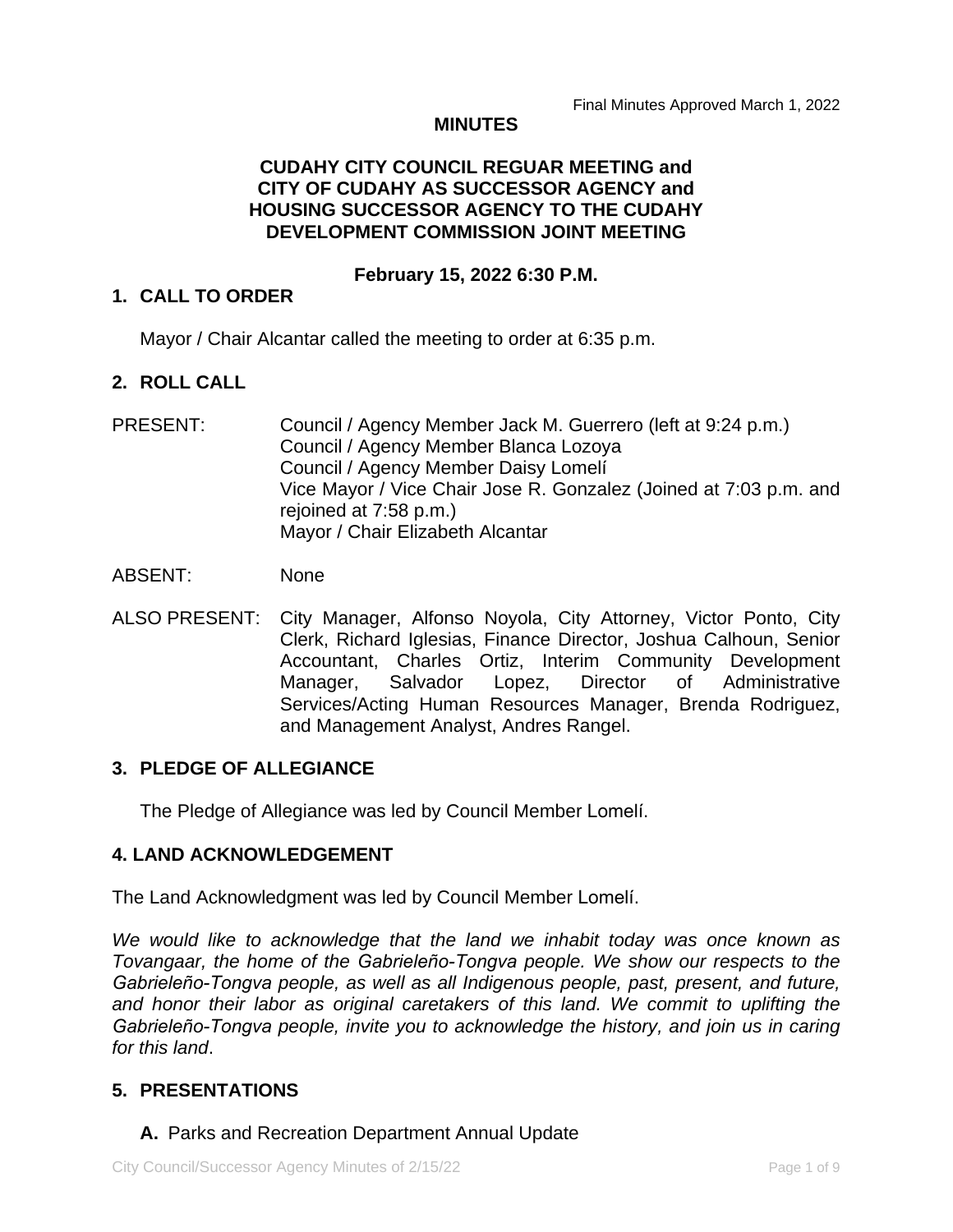# **6. CLOSED SESSION PUBLIC COMMENTS**

Jack Guerrero stated he would be withdrawing from the closed session item due to his lack of confidence that the City would not respect parameters and limit discussion only to actual negotiation. He mentioned his recurring concern of the Council handling closed session items regarding alleged repeated violations of California Sunshine laws.

# **At 6:55 p.m., City Attorney, Victor Ponto recessed to closed session.**

# **7. CLOSED SESSION**

**A.** Closed Session Pursuant to Government Code Section 54957.6(a) – Conference with Labor Negotiator Regarding Represented Employees City's Designated Representative(s) for Negotiations: City Manager Alfonso Noyola Employee Organization: Cudahy Miscellaneous Employees Association (CMEA)

# **At 7:33 p.m., Mayor Alcantar reconvened to open session**

# **8. CLOSED SESSION ANNOUNCEMENT**

City Attorney Victor Ponto announced direction was received by Council and given by the City Attorney's office, no further reportable action.

# **9. PUBLIC COMMENTS**

Bertha Martinez reminded Council on the site at 7801-7835 Otis Avenue not being an appropriate site for a school, if a school is built DTSC must have oversight of the project, mentioned Council needs to protect the city it serves and consider becoming alias with Cudahy Alliance for Justice.

Susie reminded Council to not allow the construction of the new school at 7801-7835 Otis Avenue due to the concerns they have of exposed contaminants and make sure Cudahy residents are protected since the site used to be a metal foundry and also mentioned if Council decides to approve the school to make sure DTSC and all proper cleanup is done.

Tevina Q. also reminded Council they are aware of the school being built on toxic land and make sure they do a proper clean-up.

Ted Jimenez spoke on item 15B, requesting Council to add local hire language in the Housing Element Plan to provide residents and members of building trades an opportunity to work close to home and also mentioned other cities have adopted similar language.

Victor Frias stated KIPP should not be allowed to be built on contaminated land, City should conduct an environmental impact report of KIPP under CEQA before allowing them to build and have oversight from the DTSC.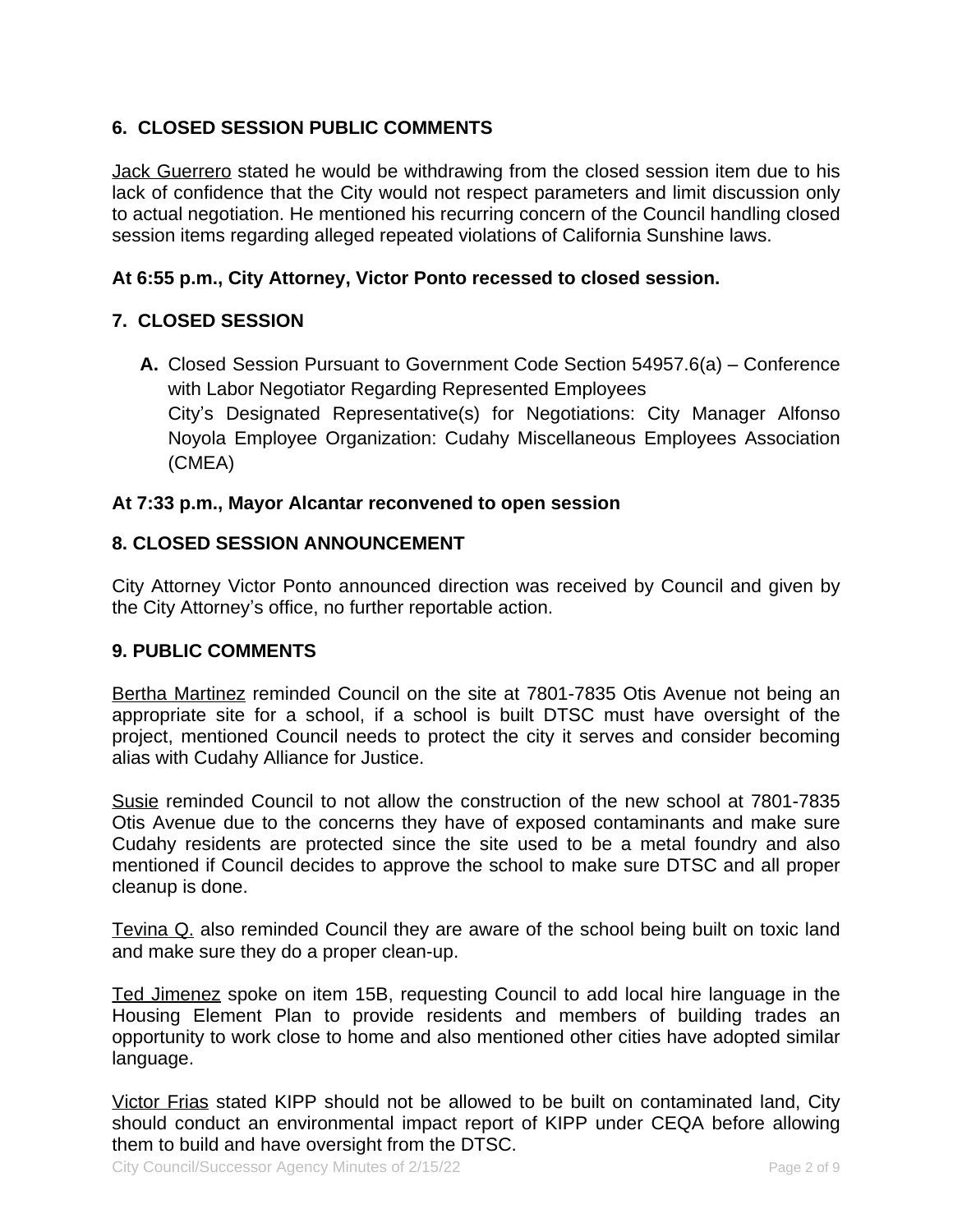Aydé Bravo stated the city should not permit KIPP SoCal to build a school due to environmental concerns, mentioned the city should conduct an environmental impact report under CEQA before allowing KIPP to build at the location and ensure that all hazardous waste is removed safely overseen by DTSC.

Star Laca thanked Council Member Lomelí, mentioned Council still has time to avoid what occurred at Park Avenue, asked for the school not to be built on the land and if decided to have the school built to ensure there is oversight by DTSC.

### **EMAILED PUBLIC COMMENTS**

Elva Palafox Good evening Members of Cudahy City Council, the city of Cudahy must complete.an Environmental Impact Report for the project at 7801-7835 Otis Ave and require that KIPP SoCal properly clean up the site with oversight from the Department of Toxic Substances Control. As council members, you must ensure that KIPP SoCal abides by the judge's ruling.

Lorraine Alcala Good evening Members of Cudahy City Council, the city of Cudahy must complete.an Environmental Impact Report for the project at 7801-7835 Otis Ave and require that KIPP SoCal properly clean up the site with oversight from the Department of Toxic Substances Control. As council members, you must ensure that KIPP SoCal abides by the judge's ruling.

Abby Jaramillo Good evening Members of Cudahy City Council, the city of Cudahy must complete an Environmental Impact Report for the project at 7801-7835 Otis Ave and require that KIPP SoCal properly clean up the site with oversight from the Department of Toxic Substances Control. As council members, you must ensure that KIPP SoCal abides by the judge's ruling.

# **10. CITY COUNCIL COMMENTS / REQUESTS FOR AGENDA ITEMS**

Council Member Lomelí thanked the educators who joined the council meeting, thanked Ellen Ochoa Learning Center and Elizabeth Learning Center for their hard work through a difficult week, and gave information on future events.

Council Member Lozoya asked how often the small park across from the river is cleaned.

Council Member Guerrero addressed the city attorney regarding his recurring concern about closed session. Reminded residents that the city council recently authorized a symbolic statement at the beginning of each meeting, recognizing Gabrieleño-Tongva people, Native American heritage in the city, and the broader region in a meeting in January which was nice. Yet the same day the recognition of Native American heritage was on the agenda, the council voted to deny the Native American community the right to judicial due process in California courts. Lastly, reminded everyone of the 2022 California Ballot Initiative called the Education Freedom Act.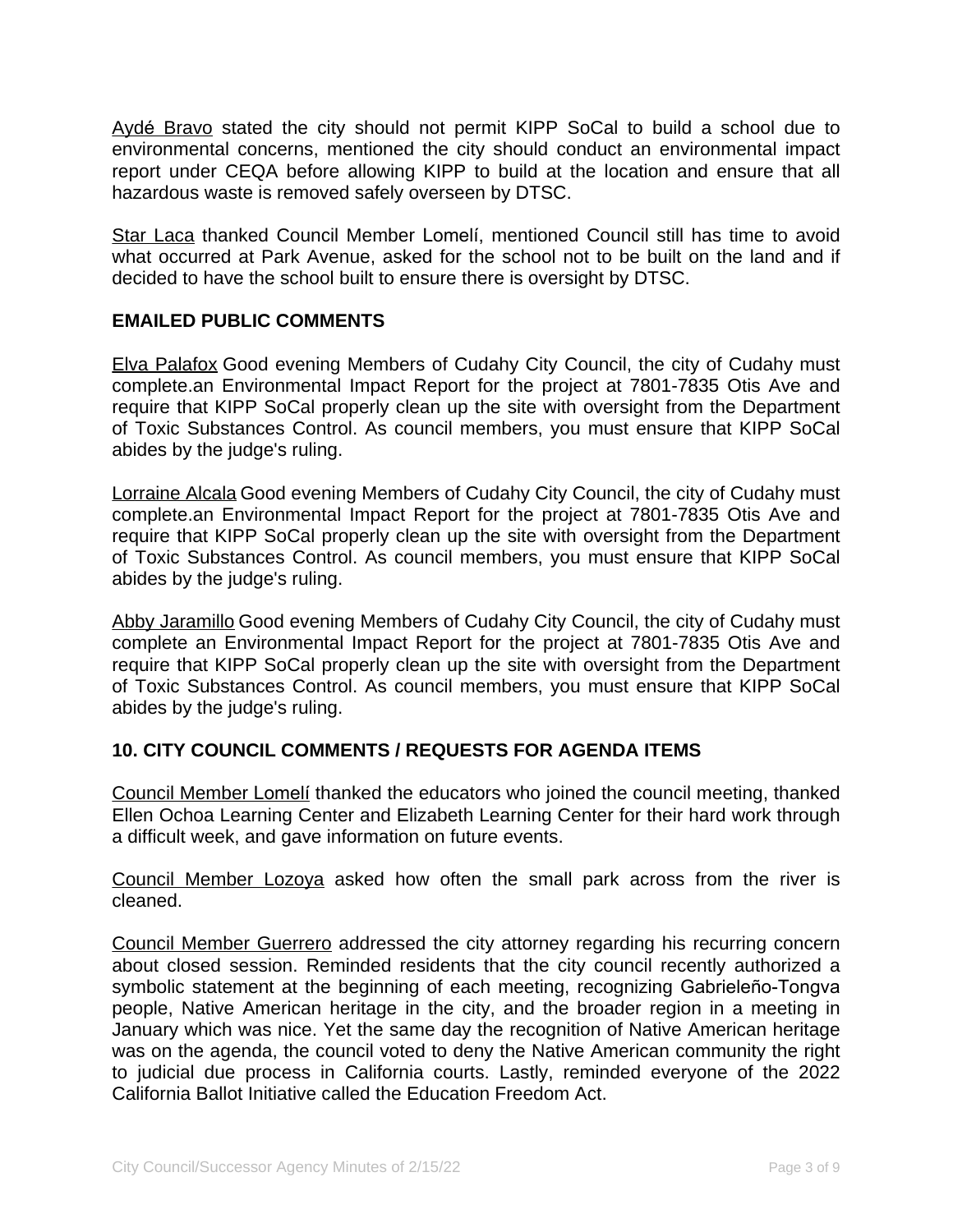Mayor Alcantar reiterated her support for local schools, commented on a threat made to schools in Cudahy and several schools throughout southeast Los Angeles; no one was harmed, one arrest was made, and she welcomed ideas to what can be done to support schools. She mentioned celebrating a local business, LA Princesa Bakery, highlighting them being invited to the Super Bowl to create a hot Cheeto tamale and encouraging people to visit local businesses.

# **11. CITY MANAGER REPORT (information only)**

# **12. REPORTS REGARDING AD HOC, ADVISORY, STANDING OR OTHER COMMITTEE MEETINGS**

City Manager Noyola announced staff assigned to commissions would be providing the minutes as part of the council agenda.

Council Member Lomeli mentioned she is looking forward to connecting with staff on scheduling a Commissions Ad-Hoc Committee and Education Ad-Hoc Committee meeting.

Mayor Alcantar mentioned the Hub Cities program and all the job assistance they provide.

# **13. WAIVER OF FULL READING OF RESOLUTIONS AND ORDINANCES**

**Motion:** Council Member Lomelí motioned to waive full reading of resolutions and ordinances, seconded by Vice Mayor Gonzalez. Motion passed 4-0 by the following roll call vote:

AYES: Lozoya, Lomelí, Alcantar, and Gonzalez NOES: None ABSENT: None ABSTAIN: Guerrero

# **14.CONSENT CALENDAR**

### *Council Member Guerrero requested to pull Consent Calendar items 13A and 13C for separate consideration.*

**B.** Adopt a Resolution for Proposition 68 Per Capita Grant Funds to utilize towards the Clara Street Expansion Park Project

**Recommendation:** The City Council is requested to approve a Resolution to file applications for grant funds from the Los Angeles County regional park and open space district for Per Capita funding to go towards the renovation of Expansion Park.

**D.** Adoption of Proposed Resolution No. 22-07 Proclaiming a Local Emergency, Ratifying the Proclamation of a State of Emergency by Governor Newsom on March 4, 2020, and Re-Authorizing Remote Teleconference Meetings of the City Council,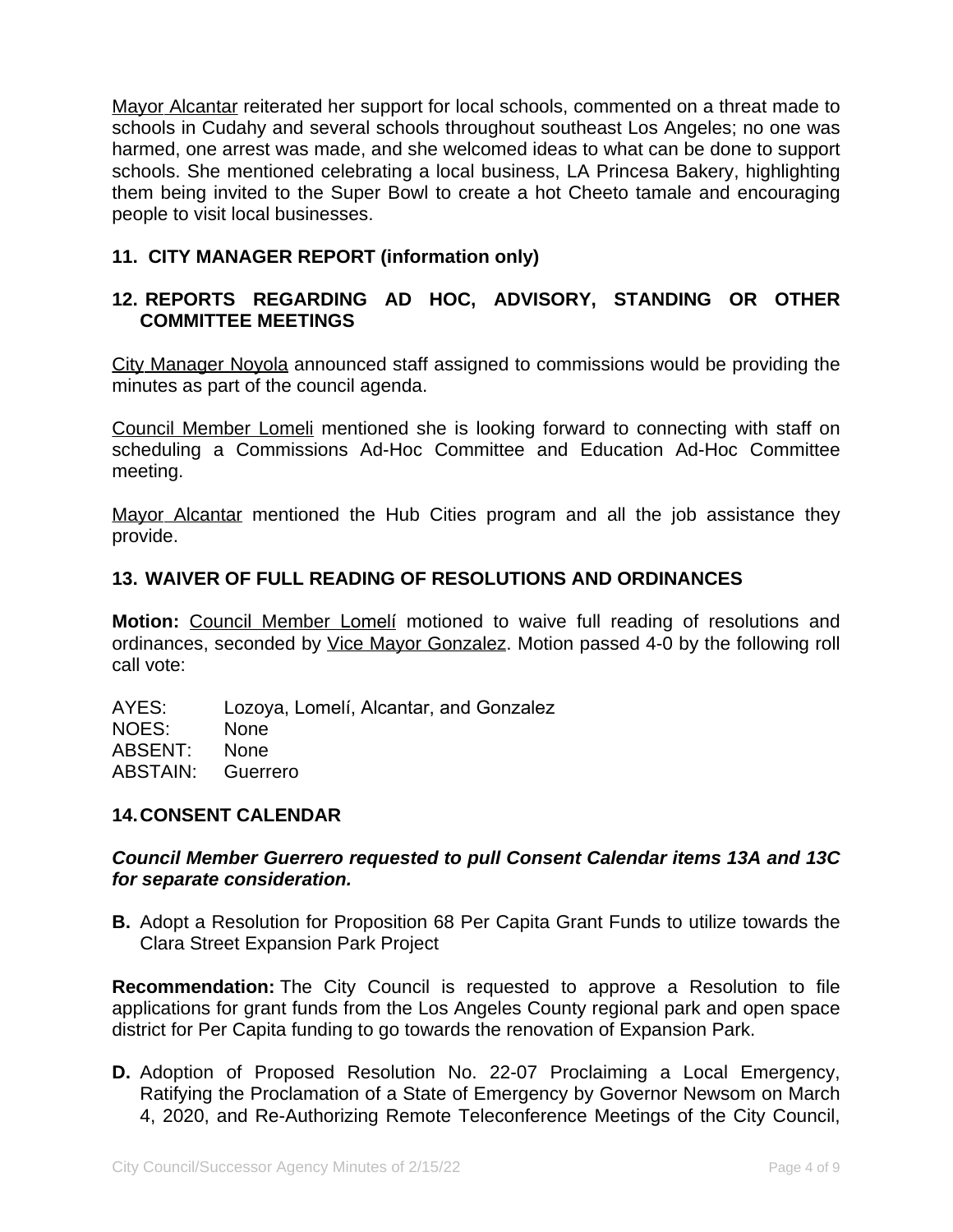City Boards, and all Commissions of the City of Cudahy, for the Period from February 15, 2022, through March 17, 2022, Pursuant to Brown Act Provisions

**Recommendation:** The City Council is requested to approve proposed Resolution No. 22-07 proclaiming a local emergency, ratifying the proclamation of a State of Emergency by Governor Newsom on March 4, 2020, and re-authorizing remote teleconference meetings of the City Council, City Boards, and all Commissions of the City of Cudahy, for the period from February 15, 2022, through March 17, 2022, pursuant to Ralph M. Brown Act provisions.

**E.** Adoption of Resolution No. 22-08 Authorizing Submittal of Application for SB 1383 Local Assistance Grant Program

**Recommendation:** The City Council is requested to adopt Resolution No. 22-08 Authorizing Submittal of Application for Senate Bill 1383 (SB 1383) Local Assistance Grant Program.

**Motion**: Vice Mayor Gonzalez motioned to approve Consent Calendar, seconded by Council Member Lozoya. Motion passed 5-0 by the following roll call vote:

AYES: Guerrero, Lozoya, Lomelí, Gonzalez, and Alcantar NOES: None ABSENT: None ABSTAIN: None

**A.** Consideration to Review and Approve the Draft Minutes of February 1, 2022, for the Regular Meeting of the City Council and the Joint Meeting of the City of Cudahy as Successor Agency and Housing Successor Agency to the Cudahy Development **Commission** 

**Recommendation:** The City Council is requested to review and approve the City Council / Successor Agency Draft Minutes for February 1, 2022.

**Motion**: Vice Mayor Gonzalez motioned to review and approve the City Council / Successor Agency Draft Minutes for February 1, 2022, seconded by Council Member Lomelí. Motion passed 4-0 by the following roll call vote:

AYES: Lozoya, Lomelí, Gonzalez, and Alcantar NOES: None ABSENT: None ABSTAIN: Guerrero

**C.** Adoption of Ordinance No. 717 - First Amendment to Development Agreement No. DA 20-01 re: construction of a Mixed-Use Senior Housing Development for the property located at 4610 Santa Ana Street (APN 6224-019-901)

*Presented by the Interim Community Development Director*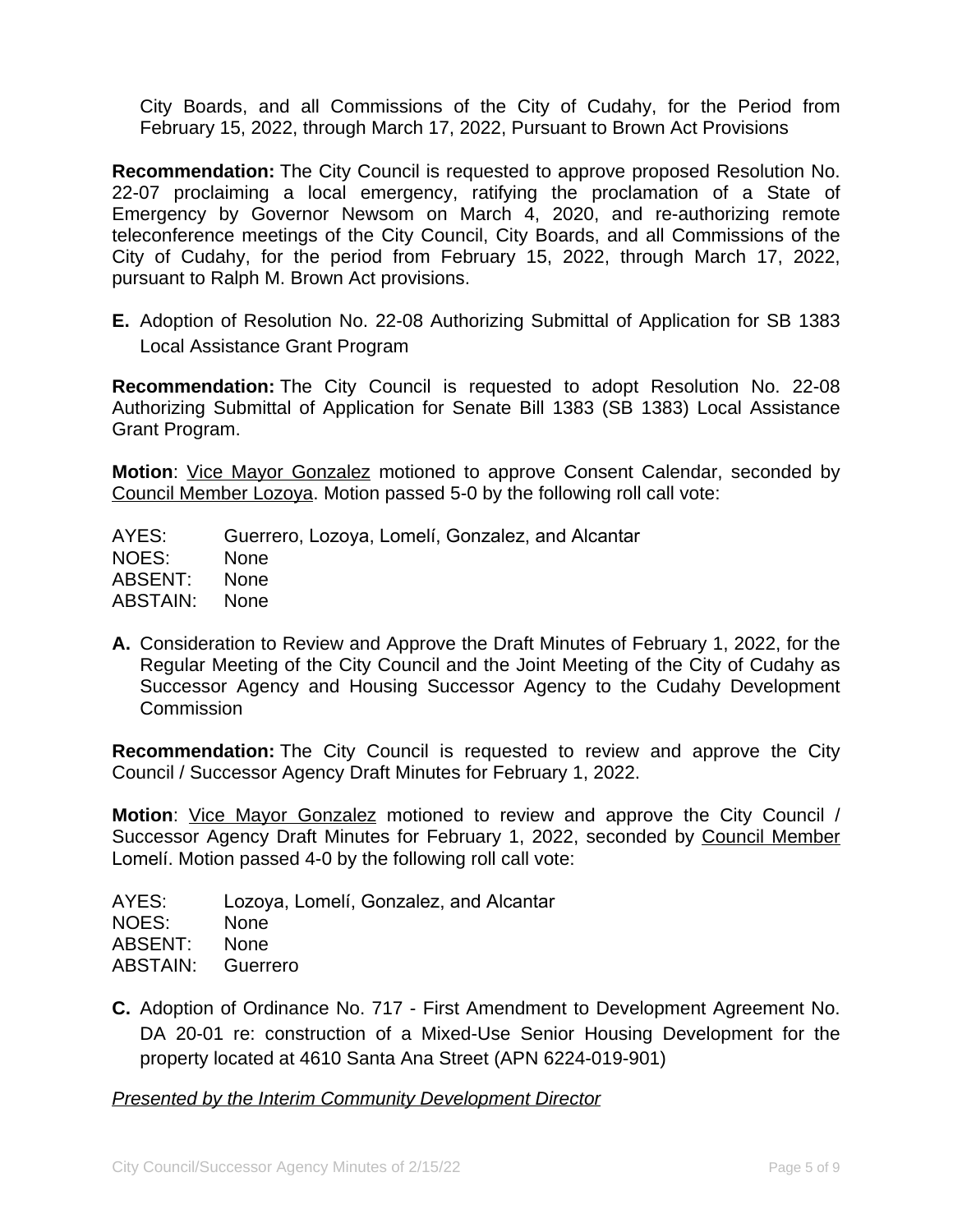**Recommendation:** The City Council is requested to adopt on Second Reading: Ordinance No. 717 - First Amendment to Development Agreement No. 20-01 ("Agreement") entitled "First Amendment to Amended and Restated Development Agreement" for the Senior Mixed Use Development Project.

**Motion**: Vice Mayor Gonzalez motioned to adopt on Second Reading: Ordinance No. 717 - First Amendment to Development Agreement No. 20-01 ("Agreement") entitled "First Amendment to Amended and Restated Development Agreement" for the Senior Mixed Use Development Project and staff to provide quarterly updates to the City Council as the project progresses, seconded by Council Member Lomelí. Motion passed 4-1 by the following roll call vote:

AYES: Lozoya, Lomelí, Gonzalez, and Alcantar NOES: Guerrero ABSENT: None ABSTAIN: None

# **15. PUBLIC HEARING**

**A.** A Public Hearing to Consider and Adopt Resolution No. 22-09 of the City of Cudahy City Council Approving Substantial Amendment No. 1 to the Fiscal Year 2021-2022 Community Development Block Grant (CDBG)

# *Presented by the Management Analyst*

**Recommendation:** City Council is requested to Adopt Resolution No. 22-09, approving Substantial Amendment No. 1 to the Fiscal Year 2021-2022 Community Development Block Grant (CDBG).

# **Mayor Alcantar opened public comment.**

# **Public Comments:**

Susie thanked staff for increasing the rehab program for the single housing, hopes the small business support program is benefiting small businesses, commented on the emergency rental assistance program wants to know whether it is the same as the State's program and if the process for that program can have a smoother process.

# **Mayor Alcantar closed public comment.**

**Motion**: Vice Mayor Gonzalez motioned adopt Resolution No. 22-09, approving Substantial Amendment No. 1 to the Fiscal Year 2021-2022 Community Development Block Grant (CDBG), seconded by Mayor Alcantar. Motion passed 3-1 by the following roll call vote:

AYES: Lomelí, Gonzalez, and Alcantar NOES: Guerrero ABSENT: None ABSTAIN: Lozoya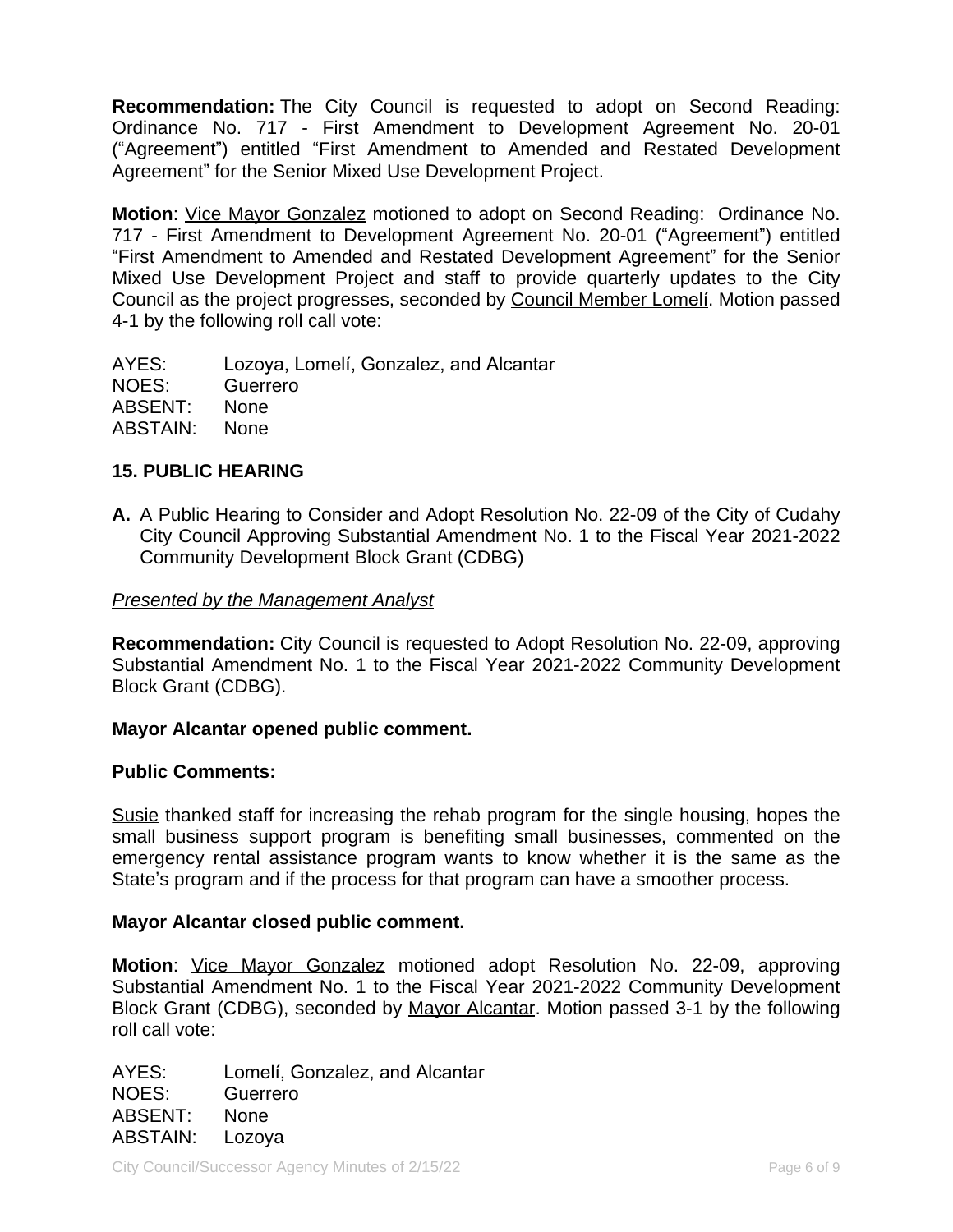**B.** General Plan Amendment 21-01 - City of Cudahy 6th Cycle Housing Element Update – Citywide

#### *Presented by the Interim Community Development Manager*

**Recommendation**: City Staff recommends that the City Council of the City of Cudahy (the "City"):

- 1. Open the public hearing
- 2. Receive public comments
- 3. Approve on First Reading, Ordinance 718 approving General Plan Amendment 21-01, adopting the 2021 - 2029 6th Cycle Housing Element, and approving the Addendum to Cudahy General Plan 2040 EIR (SCH#2017071071) for the draft Housing Element Update.

#### **Mayor Alcantar opened public comment.**

#### **Public Comments:**

Susie commented on the number of housings the City needs to meet and mentioned being a dense city with not having enough parking for additional units.

#### **Mayor Alcantar closed public comment.**

**Motion**: Mayor Alcantar motioned to approve on First Reading, Ordinance 718 approving General Plan Amendment 21-01, adopting the 2021 - 2029 6th Cycle Housing Element, and approving the Addendum to Cudahy General Plan 2040 EIR (SCH#2017071071) for the draft Housing Element Update, seconded by Vice Mayor Gonzalez. Motion passed 3-2 by the following roll call vote:

AYES: Lomelí, Gonzalez, and Alcantar NOES: Lozoya, Guerrero ABSENT: None ABSTAIN: None

#### **16. BUSINESS SESSION**

**A.** City Council consideration of Third Amendment to the Exclusive Negotiating Agreements by and between the City of Cudahy and Camerra Capital for the Long-Range Property Management Plan Site 1 and GloGreen, LLC for the Long-Range Property Management Plan Site 6

#### *Presented by the City Attorney*

**Recommendation**: The City Council is recommended to approve the proposed third amendment to the Exclusive Negotiation Agreements by and between the City of Cudahy and Camerra Capital for Site 1 and GloGreen, LLC for Site 6.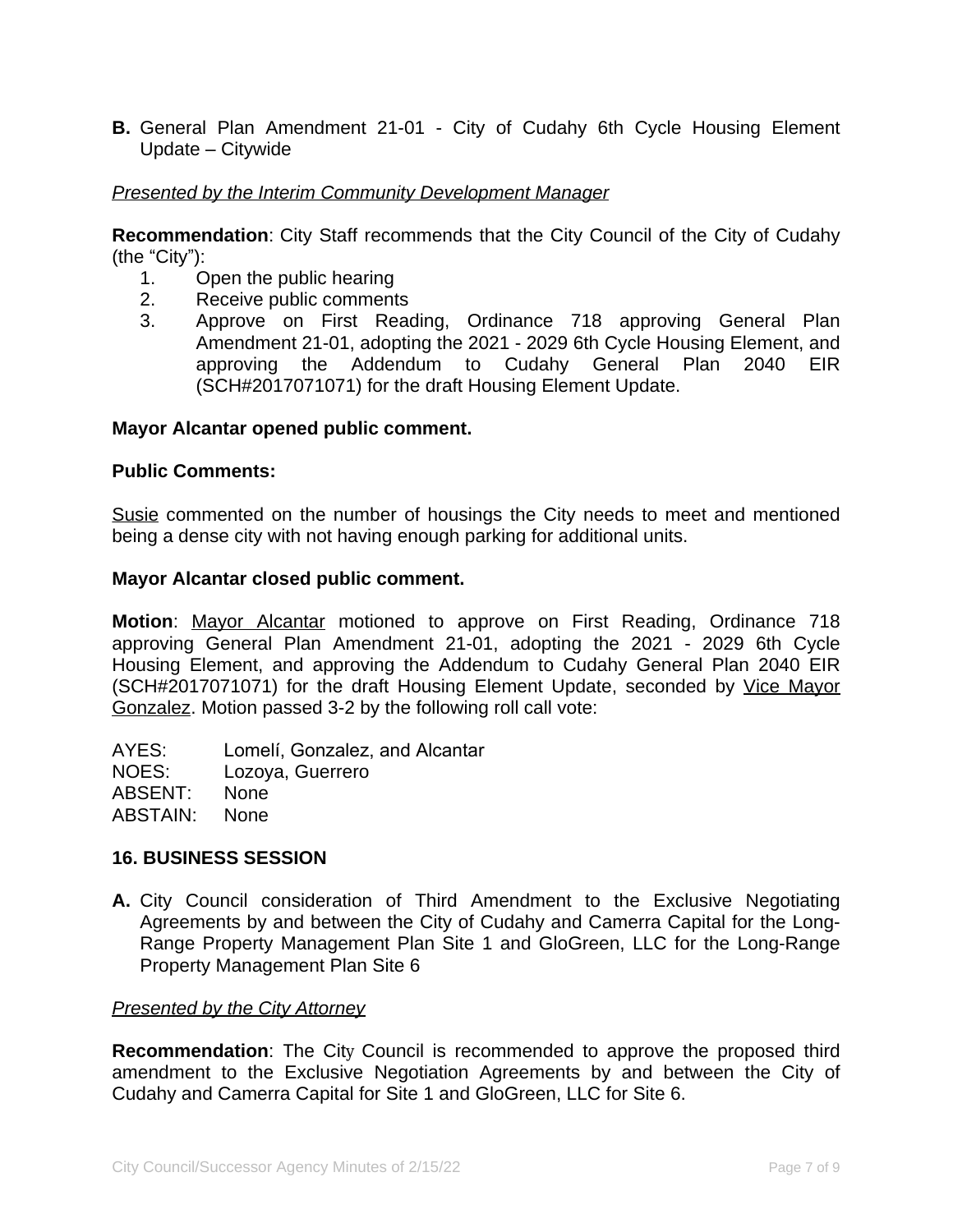Vice Mayor Gonzalez motioned \*to approve the proposed third amendment to the Exclusive Negotiation Agreements by and between the City of Cudahy and Camerra Capital for Site 1 and GloGreen, LLC for Site 6, seconded by Council Member Lozoya. Motion passed 4-1 by the following roll call vote:

AYES: Lozoya, Lomelí, Gonzalez, and Alcantar NOES: Guerrero ABSENT: None ABSTAIN: None

**B.** Midyear Budget Review of City of Cudahy's Fiscal Year 2021-2022

#### *Presented by the Acting Finance Director*

**Recommendation**: The City Council is requested to receive and file the Fiscal Year (FY) 2021-2022 Mid-Year Budget review and related reports.

Midyear Budget Review was received and filed.

### **17. COUNCIL DISCUSSION –** NONE

#### **18. ADJOURNMENT**

Mayor Alcantar motioned to adjourn the City Council / Agency meeting at 9:44 p.m., seconded by Council Member Lozoya. Motion passed 4-0-1 by the following roll call vote:

AYES: Lozoya, Lomelí, Gonzalez and Alcantar NOES: None ABSENT: Guerrero ABSTAIN: None

> Elizabeth Alcantar Mayor

 $\overline{a}$ 

ATTEST:

 $\overline{a}$